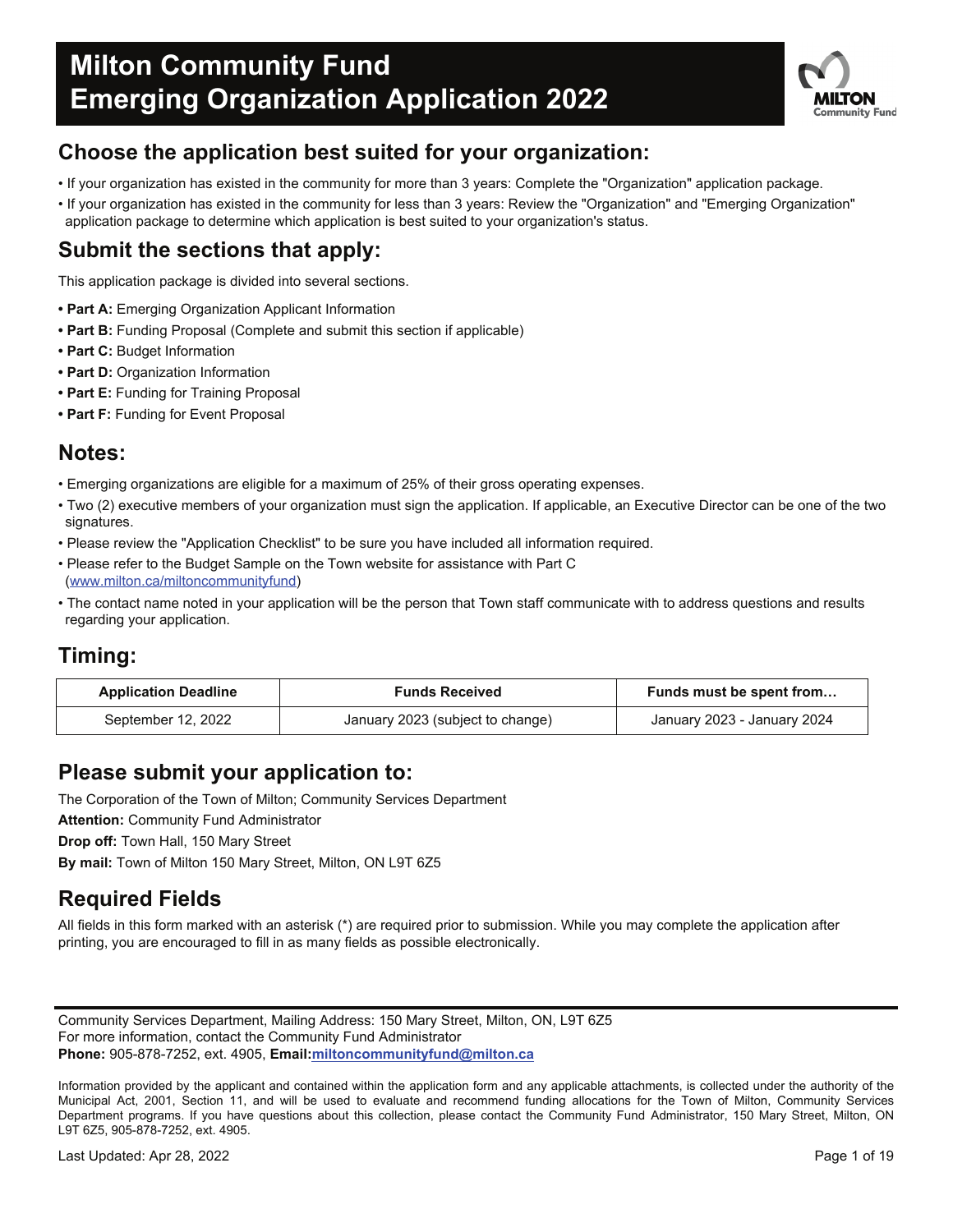

### **Application Checklist**

Please review this checklist prior to submitting your application.

### **Your submission must include:**

- *Three (3)* **copies of the** Application form (attached) signed by two (2) members of your organization's executive; one copy must have original signatures. If applicable, an Executive Director can be one of the two signatures
- $\Box$  Written quote (estimate) from a supplier or contractor if your request is for equipment or facility upgrades; a minimum of three (3) quotes are required if your request exceeds \$4,999, only one copy required.
- $\Box$  Letter of permission from the facility owner if your request is for facility upgrades to a site you do not own, only one copy required.

### **Your application must be accompanied by** *one (1)* **copy of the following documents:**

- Operating budget for your organization's operating year in which funds received would be utilized; your budget should include a line item to show your grant request to the Town of Milton (the amount shown in Part C, E & F of your application should match this line).
- $\Box$  Membership list, including names, town/city of residence and telephone numbers or submit a written request for exemption
- □ List of executive officers/organizing committee, including names, town/city of residence, telephone numbers and years of service on the committee

#### **OR**

 $\Box$  List of Board of Directors (if applicable), including names, town/city of residence and telephone numbers, years of service on the Board and who is serving in Executive positions

### **Not-for-profit corporations must submit:**

- $\Box$  Copy of letters patent
- Current certificate of status from the Ministry of Government Services. Companies Branch (issued when an organization updates letters patent/incorporation status)
- $\Box$  Copy of constitution and/or organizing by-laws

#### **Organizations who are** *not* **incorporated must submit:**

 $\Box$  Copy of constitution and/or organizing by-laws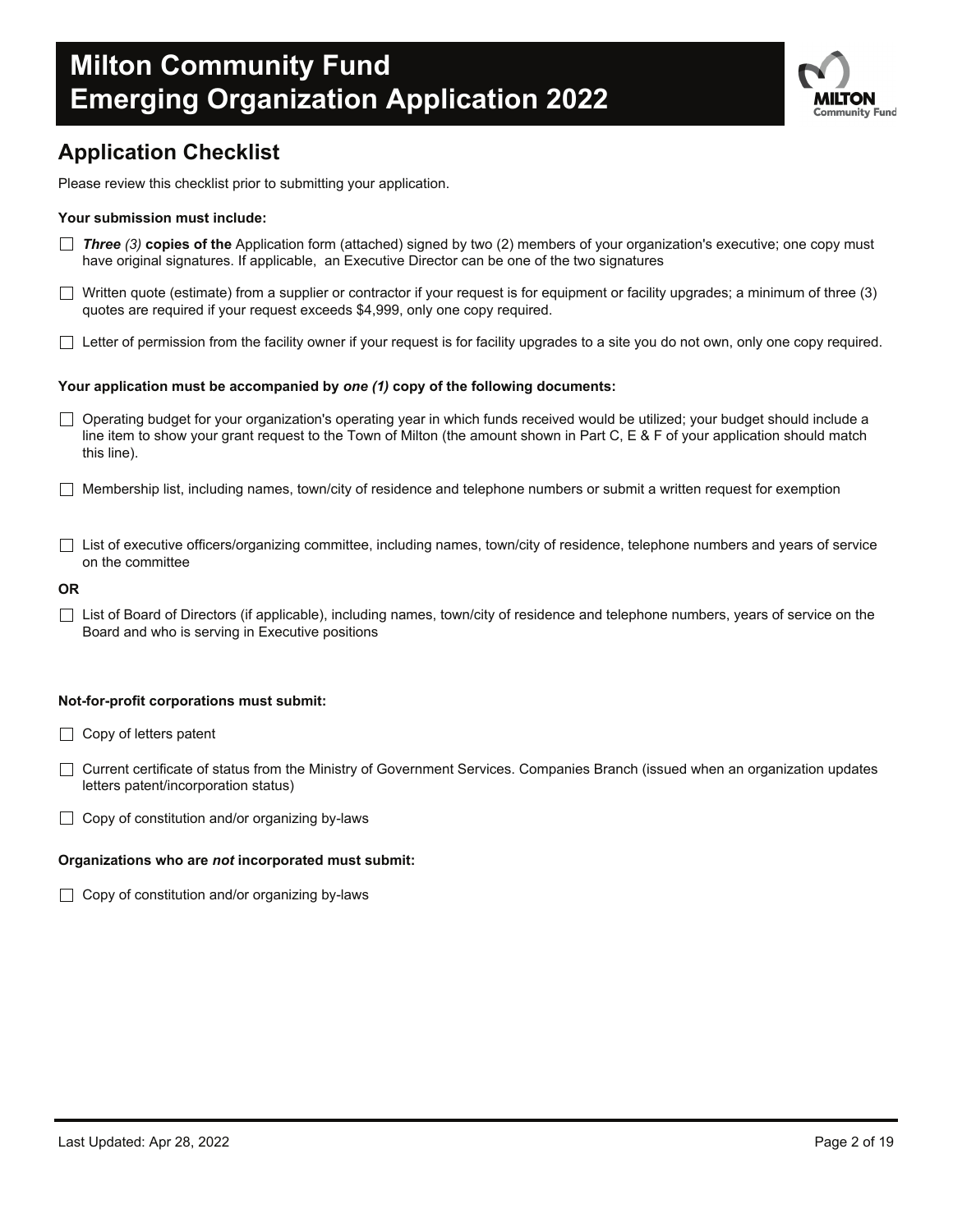

### **Part A – Applicant Information**

#### **Please note the following:**

The contact name noted in your application will be the person that Town staff communicate with to address questions and results regarding your application.

| Contact name*                                                                                                                                                                                                                                                                                         |              |  |  |  |  |
|-------------------------------------------------------------------------------------------------------------------------------------------------------------------------------------------------------------------------------------------------------------------------------------------------------|--------------|--|--|--|--|
| Organization name*<br><u> 1989 - Jan Sterlinger, skriuwer fan it ferstjer fan it ferstjer fan it ferstjer fan it ferstjer fan it ferstj</u>                                                                                                                                                           |              |  |  |  |  |
| Mailing address* Production of the contract of the contract of the contract of the contract of the contract of the contract of the contract of the contract of the contract of the contract of the contract of the contract of                                                                        | Apt/unit     |  |  |  |  |
| Town/city*                                                                                                                                                                                                                                                                                            | Postal code* |  |  |  |  |
| Website                                                                                                                                                                                                                                                                                               |              |  |  |  |  |
| Phone*                                                                                                                                                                                                                                                                                                |              |  |  |  |  |
| Fax and the contract of the contract of the contract of the contract of the contract of the contract of the contract of the contract of the contract of the contract of the contract of the contract of the contract of the co<br>Email*<br><u> 1980 - Andrea Brand, amerikansk politik (d. 1980)</u> |              |  |  |  |  |
| <b>Total Funding Request Part C</b>                                                                                                                                                                                                                                                                   |              |  |  |  |  |
| Total Funding Request Part E<br><u> 1989 - Johann Harry Harry Harry Harry Harry Harry Harry Harry Harry Harry Harry Harry Harry Harry Harry Harry Harry Harry Harry Harry Harry Harry Harry Harry Harry Harry Harry Harry Harry Harry Harry Harry Harry Harry Ha</u>                                  |              |  |  |  |  |
| Total Funding Request Part F                                                                                                                                                                                                                                                                          |              |  |  |  |  |
| <b>Total Funding Request</b>                                                                                                                                                                                                                                                                          |              |  |  |  |  |

### **This application is being submitted to the 2022 Milton Community Fund Program**

I have reviewed the entire application submission and all information provided is true and accurate to the best of my knowledge and understanding. As a signing officer for the organization, I certify that there are at least five members on the board/executive/ organizing committee with a minimum of four members not related by blood.

| Two (2) members of the executive (signing officers) must sign organization applications. |             |  |  |  |
|------------------------------------------------------------------------------------------|-------------|--|--|--|
| Signature*                                                                               | Print name* |  |  |  |
| Date (mm/dd/yy) $*$<br><u> 1989 - Andrea Andrew Maria (b. 1989)</u>                      |             |  |  |  |
| Signature*                                                                               | Print name* |  |  |  |
|                                                                                          |             |  |  |  |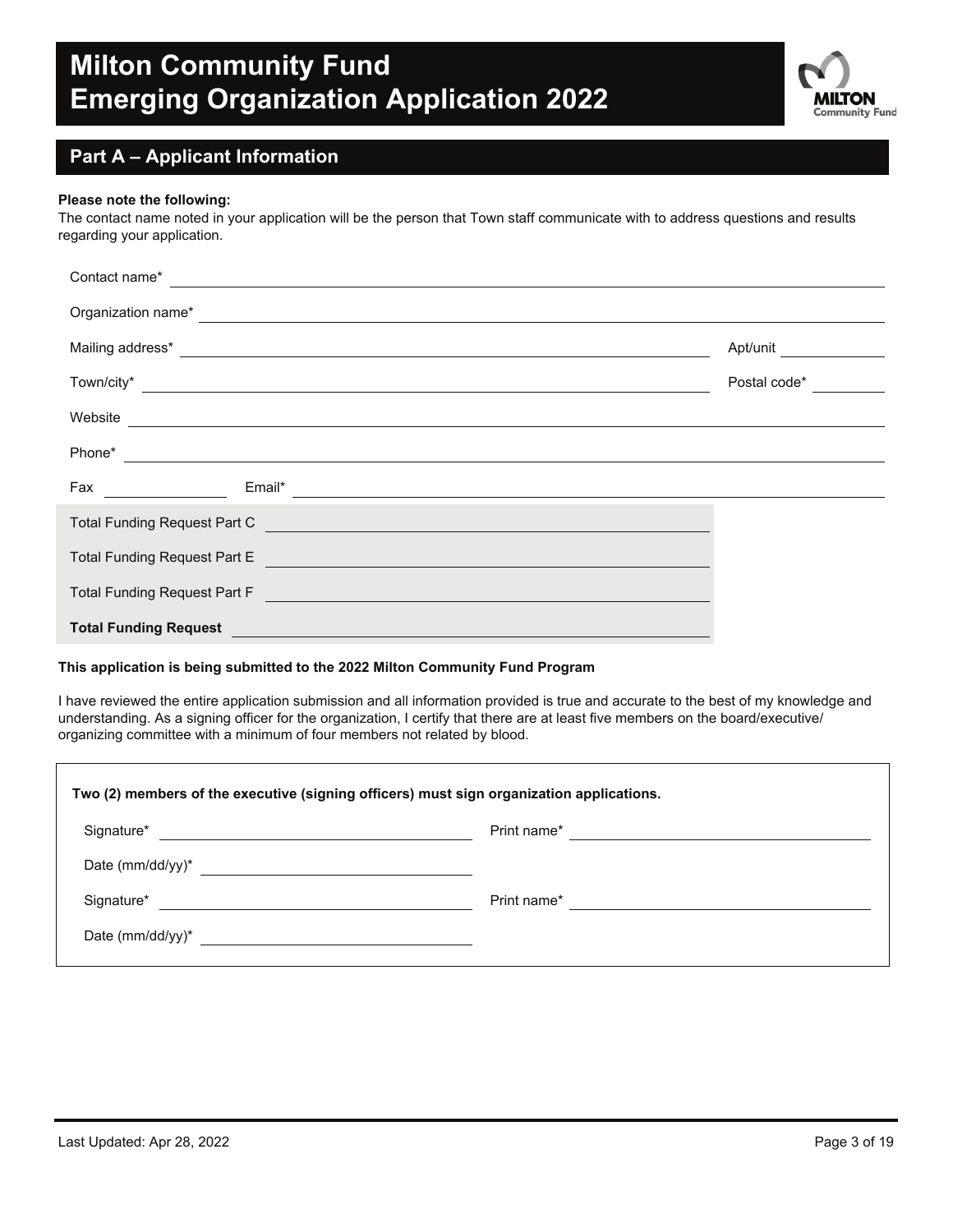

### **Part B - Funding Proposal (Complete this section if applicable)**

**If you are applying for funding other than for training or events, please complete this section. If you are also applying for training funding, complete Part E or event funding complete Part F.**

 $\Box$  We are not applying for funding other than for training or events. Parts B and C are not applicable to our application.

B1 (a). Describe the initiative / program / project you are planning and what it will address / achieve for your organization.\*

B1 (b). Describe how funding would be used if your request is approved.\*

B1 (c). Please provide evidence that highlights the need for this initiative / program / project and why it should be considered a priority (e.g. program trends, statistics, community consultation, literature).\*

B1 (d). Are you planning to pay for any of the requested items in your proposal prior to the grant approval date?\*  $\bigcirc$  Yes  $\bigcirc$  No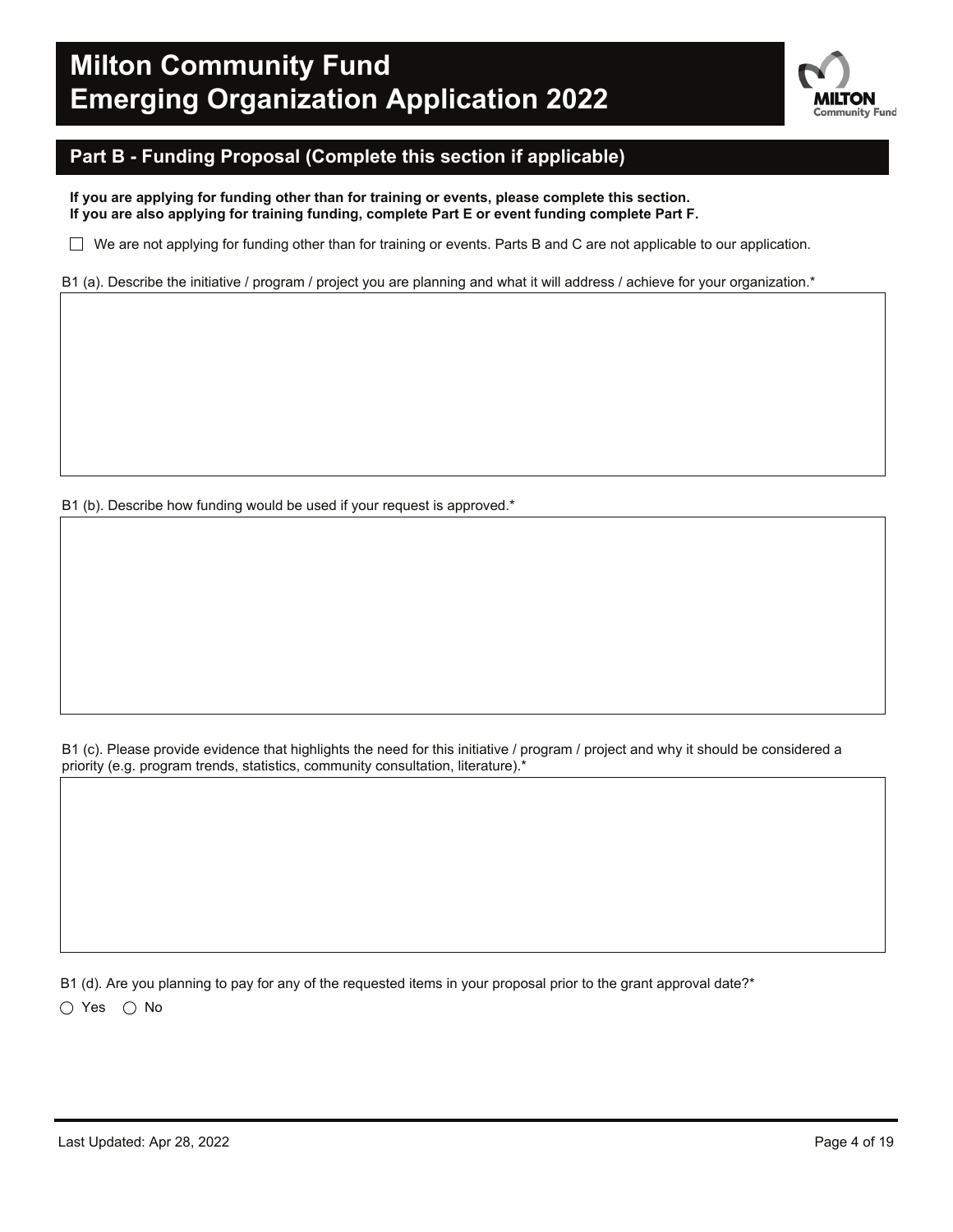

B1 (e). Does the purpose of the initiative / program / project include a religious component?\*

 $\bigcirc$  Yes  $\bigcirc$  No

B1 (f). Will the program be led by a person whose mandate includes the promotion of religious doctrine?\*

 $\bigcirc$  Yes  $\bigcirc$  No

B2 (a). Describe the impact to your organization if your request for funding is approved (What changes, improvements and/or benefits will members / participants / volunteers experience?)\*

B2 (b). Specifically who and how many people will benefit from the initiative / program / project. Please complete as applicable to your proposal\*

| # of program participants                       |  |
|-------------------------------------------------|--|
| # of new program participants                   |  |
| # attendees at organization led activities      |  |
| # of members using / benefitting from equipment |  |
| # of members involved                           |  |
| # volunteers involved                           |  |
| # staff / instructors involved                  |  |
| Anticipated hours of facility utilization       |  |
| Other (please specify)                          |  |

B3. How will receiving this funding impact the Milton community in both the short term and the long term?\*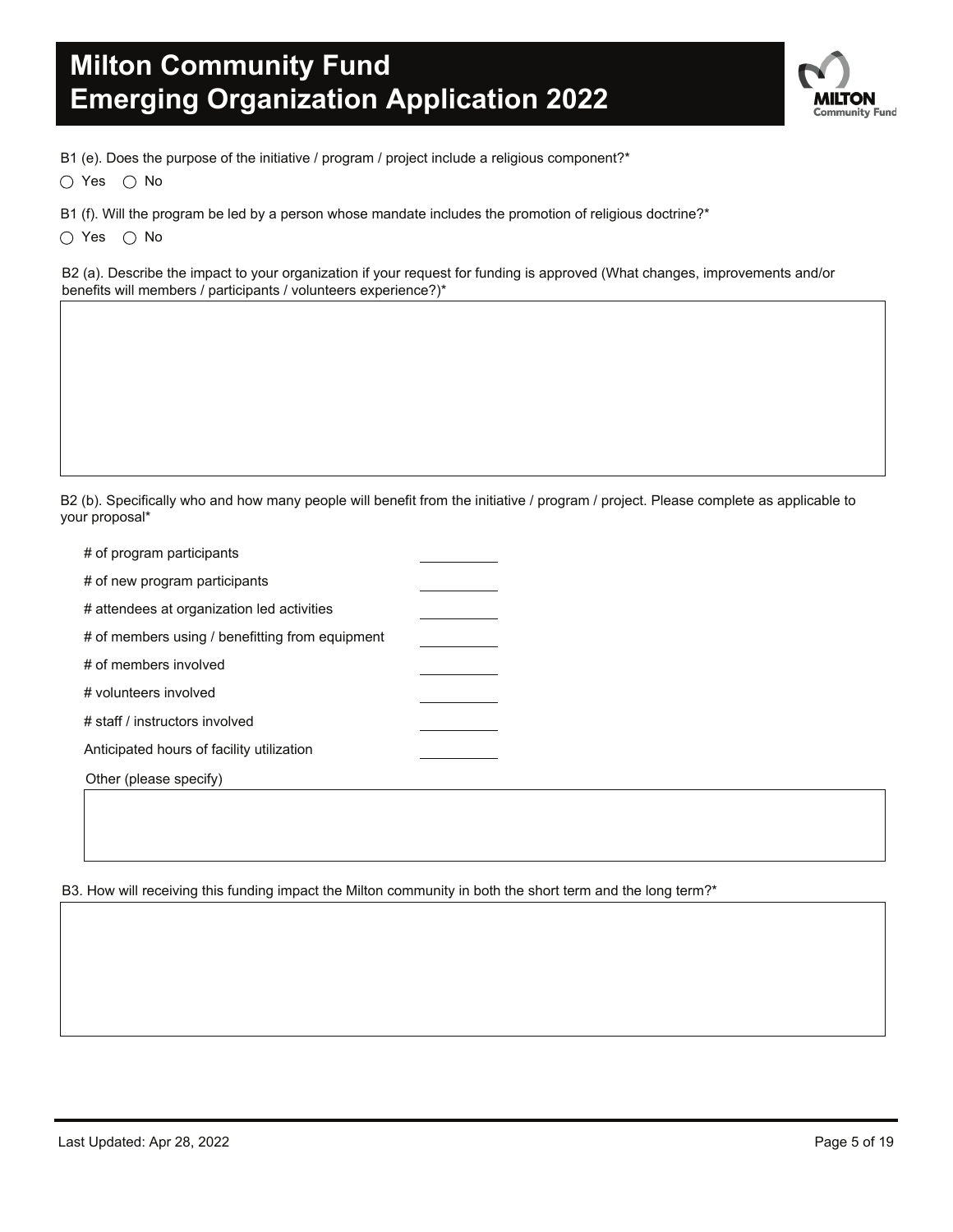

| B4.How will you evaluate and measure the success of your initiative / program / project?* (Check all that apply) |                                          |                                             |  |
|------------------------------------------------------------------------------------------------------------------|------------------------------------------|---------------------------------------------|--|
|                                                                                                                  | Participant survey                       | Analyze budget for expenditure decrease     |  |
|                                                                                                                  | Reviews from local media                 | Analyze budget for revenue increase         |  |
|                                                                                                                  | Feedback from social media site          | Achieve increased functionality             |  |
|                                                                                                                  | Track increase/decrease in membership    | Improved energy efficiency                  |  |
|                                                                                                                  | Track increase/decrease in participation | Review increase/decrease of safety concerns |  |
|                                                                                                                  | Track increase/decrease in volunteerism  | Other                                       |  |

B5. What financial plans does your organization have to sustain the activities outlined in your proposal in the future?\*

B6. How will you be affected if the grant is not approved or if a reduced amount is granted?\*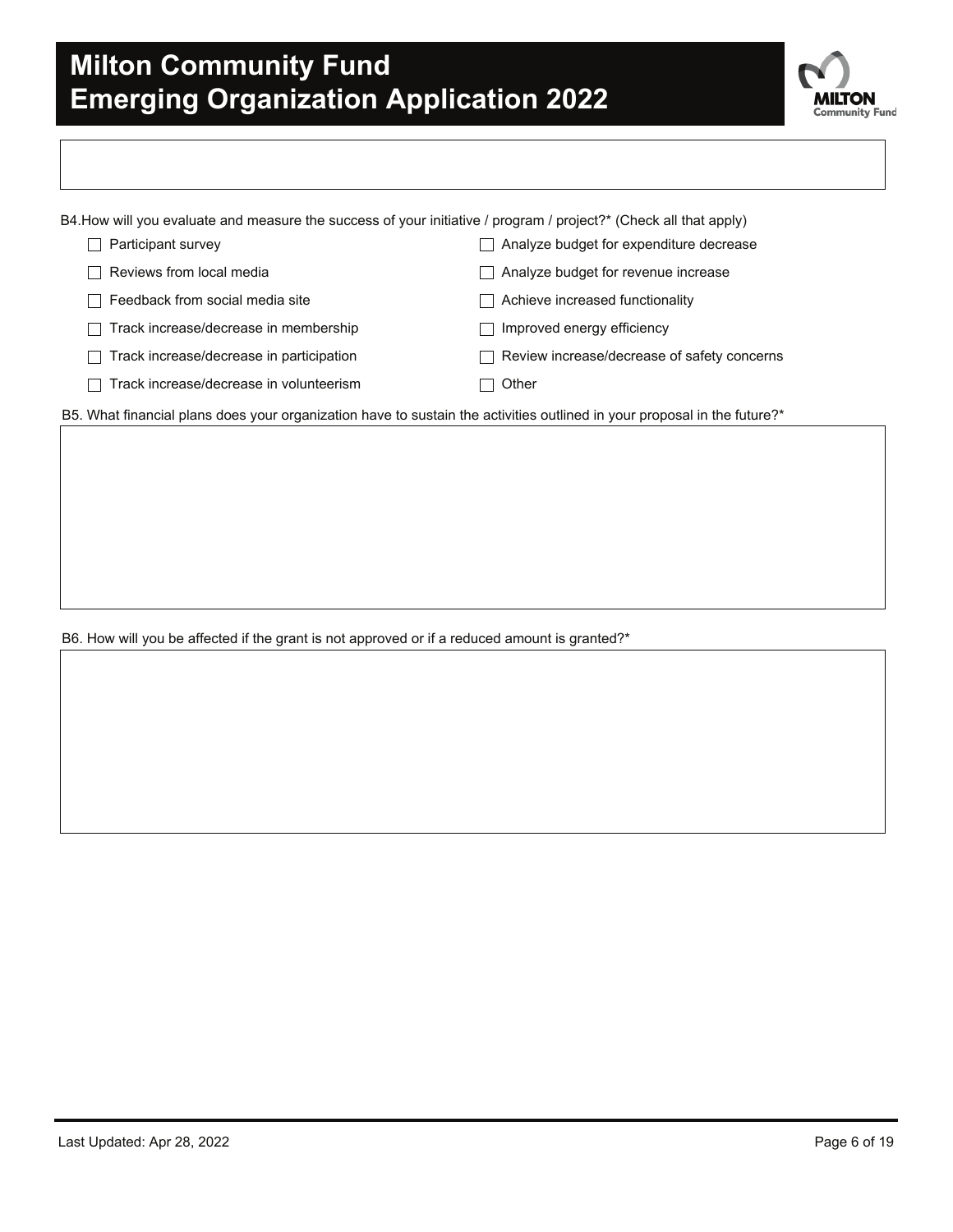

### **Part C - Funding Proposal Budget**

#### **Please note the following:**

- Should full financial support not be recommended for your proposal, it will be helpful to know which items you view as the most critical part of your request. List your requests for funding in the chart below in order of priority.
- If your request is for equipment or facility upgrades exceeding \$4,999 including taxes, a written quote (estimate) from 3 suppliers or contractors is required. Attach the quotes (estimates) to your application.
- If your request for any one item exceeds \$499 including taxes, a written quote (estimate) is required. Attach the quote (estimate) to your application.
- Provide dollar values with taxes included.
- If your request is for a facility upgrade to a site you do not own, include a letter permitting this work to be done (subject to grant approval) from the facility owner.
- Emerging organizations may request up to a maximum of 25% of their gross annual operating expenses.

Please refer to the sample on the Town website: www.milton.ca/miltoncommunityfund

#### **Please indicate the request priorities of Parts C, E, and F\***

| Part C: $\bigcap$ First Priority | $\bigcap$ Second Priority                                    | $\bigcap$ Third Priority  |
|----------------------------------|--------------------------------------------------------------|---------------------------|
|                                  | Part E: $\bigcirc$ First Priority $\bigcirc$ Second Priority | $\bigcirc$ Third Priority |
| Part F: $\bigcap$ First Priority | ◯ Second Priority                                            | $\bigcirc$ Third Priority |

C1. Please itemize and list in order of priority your request(s) for funds (do not include training or event requests)

| Add/Remove<br>Move Up/Down |  | <b>Priority</b> | A - Milton Community Fund Request<br>(In order of priority)* | Dollar Value*<br>(Including tax as applicable) (indicate if applicable) | Partial funding an option |  |  |
|----------------------------|--|-----------------|--------------------------------------------------------------|-------------------------------------------------------------------------|---------------------------|--|--|
|                            |  |                 |                                                              |                                                                         |                           |  |  |
|                            |  |                 |                                                              |                                                                         | Specific Request Total    |  |  |

#### C2. Please indicate items your organization will also be purchasing and/or in-kind contributions related to this proposal.

| Add/      | Remove                               | B - Organization's Contributions and Anticipated Revenue Sources | <b>Dollar Value</b><br>(Including tax as applicable) |  |
|-----------|--------------------------------------|------------------------------------------------------------------|------------------------------------------------------|--|
|           |                                      | <b>Planned Purchases</b>                                         |                                                      |  |
|           |                                      |                                                                  |                                                      |  |
|           |                                      | <b>Planned Purchases Total</b>                                   |                                                      |  |
|           | <b>Requested Donations (in-kind)</b> |                                                                  |                                                      |  |
| $\ddot{}$ |                                      |                                                                  |                                                      |  |
|           |                                      | Requested Donations (in-kind) Total                              |                                                      |  |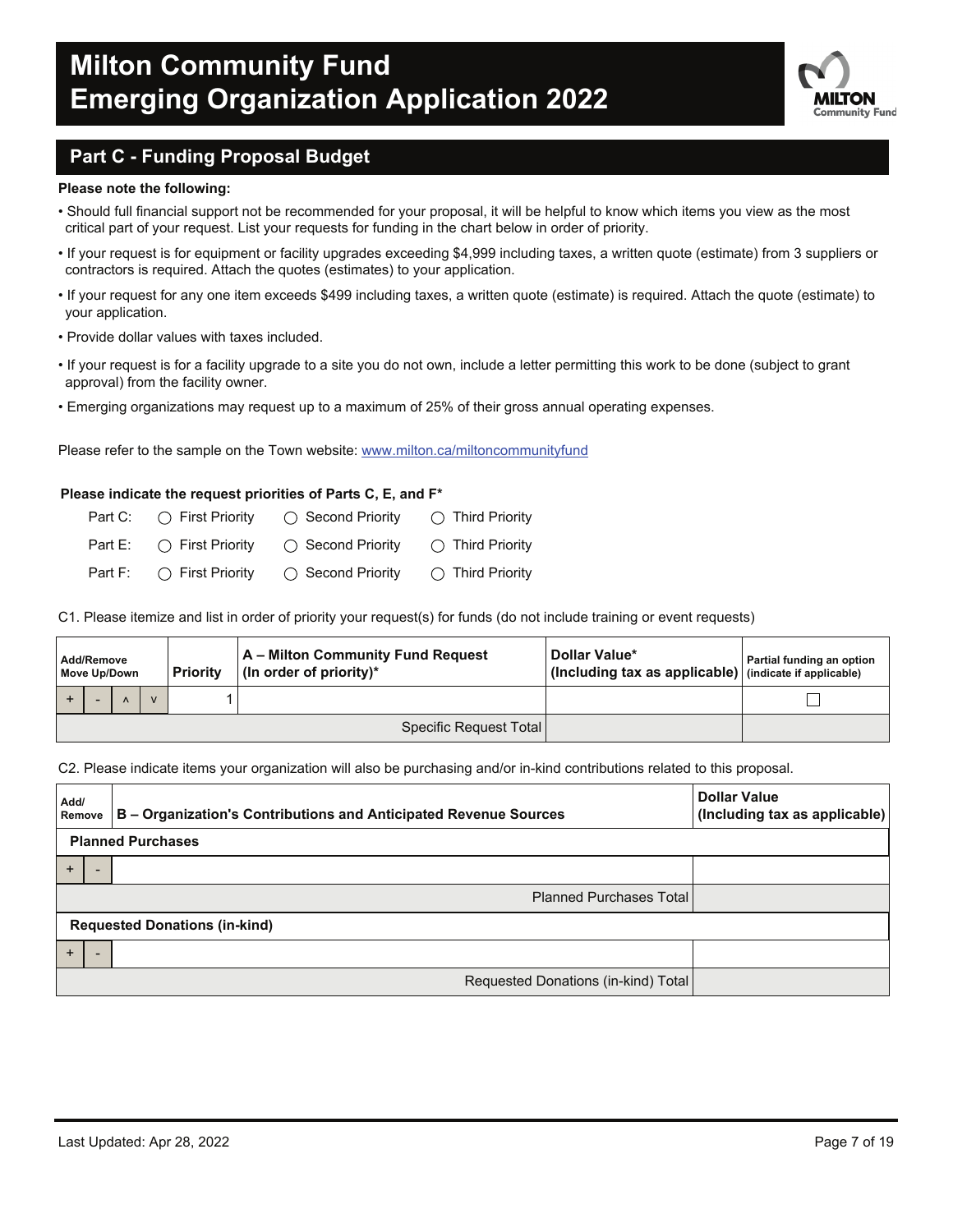

| Add/<br>B - Organization's Contributions and Anticipated Revenue Sources<br>Remove |                                             | <b>Dollar Value</b><br>(Including tax as applicable) |
|------------------------------------------------------------------------------------|---------------------------------------------|------------------------------------------------------|
|                                                                                    | <b>Other Funds Received Towards Project</b> |                                                      |
|                                                                                    |                                             |                                                      |
|                                                                                    | Other Funds Received Towards Project Total  |                                                      |
|                                                                                    | <b>Organization's Contributions Total</b>   |                                                      |

### **Part D – Organization Information**

The following questions will help those reviewing your application to better understand how you have started to operate. Your answers to these questions will also assist you in creating your constitution and by-laws.

D1 (a). Describe your group's purpose and what you hope to achieve as an organization.\*

D1 (b). Does your organization have a political affiliation?\*

 $\bigcirc$  Yes  $\bigcirc$  No

D1 (c). Is your organization a foundation that raises funds for a not-for-profit-, for-profit organization or another level of government and their associated groups or agencies?\*

 $\bigcirc$  Yes  $\bigcirc$  No

D2. What measures are you taking to ensure you are not duplicating activities or services which already exist in the community?\*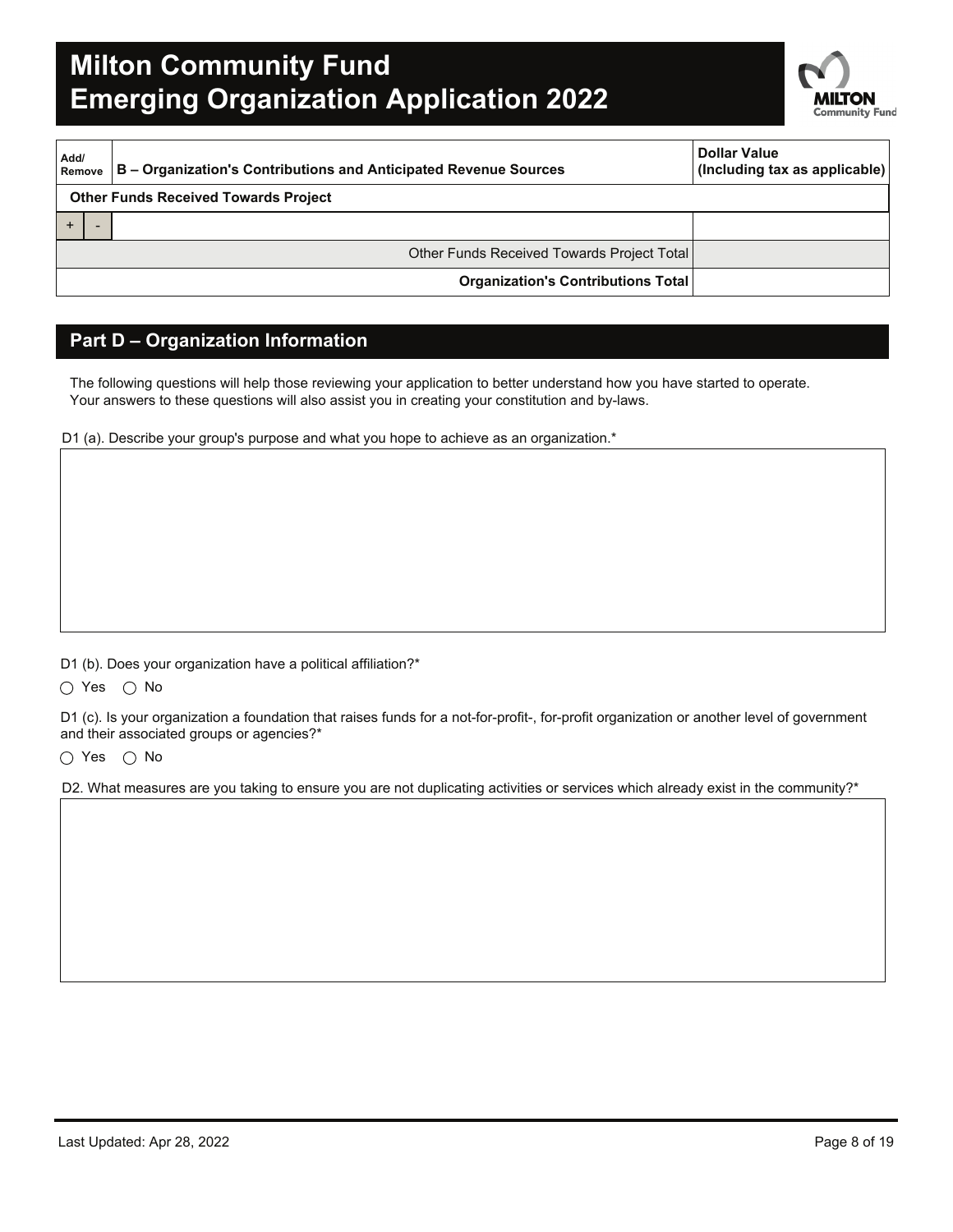

D3. When did your group begin meeting?\*

D4. How frequently do you meet?\*

D5 (a). Who is eligible to join your group? How does one become a member?\*

D5 (b). Are there fees associated with membership/participation?\*

 $\bigcirc$  Yes  $\bigcirc$  No

D5 (c). Do you anticipate that any changes may occur in the future with regard to membership and fees?\*

 $\bigcirc$  Yes  $\bigcirc$  No

D6. Please provide the date and location of your first Annual General Meeting.\*

D7 (a). Have you set up a bank account for your group?\*

 $\bigcirc$  Yes  $\bigcirc$  No

D7 (b). What happens/will happen to profits generated by your group?\*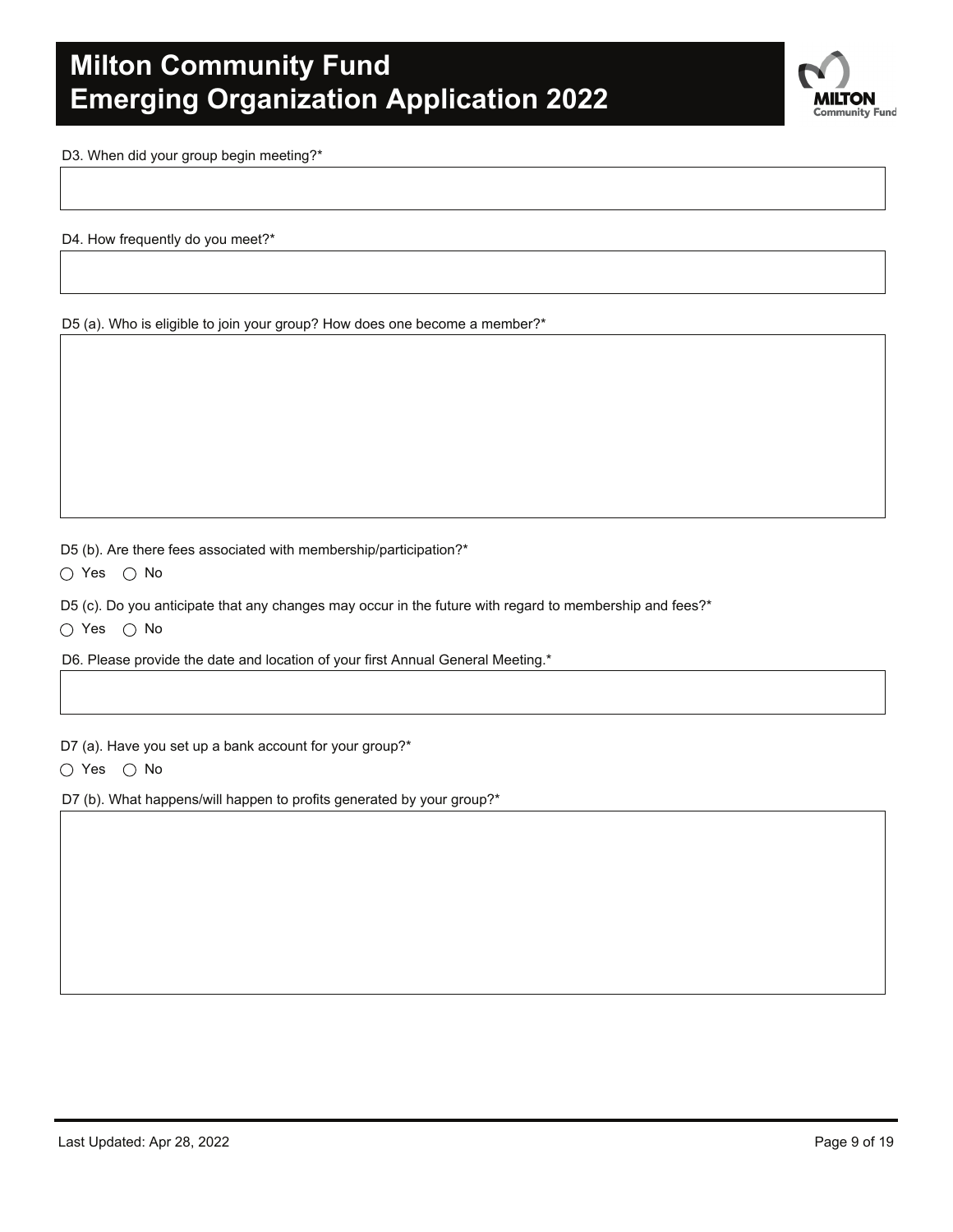D7 (c). How does/will your group handle operating shortfalls?\*

D7 (d). Can members receive funds from your group?\*

 $\bigcirc$  Yes  $\bigcirc$  No

D7 (e). What is the value of your group's operating expense budget for the year in which funds received would be utilized?\* (Note: A maximum of 25% of your gross operating expenses will be eligible for funding)

D8 (a). How many members does your group have at this time?\*

D8 (b). How many of your members are residents of Milton?\*

D8 (c). Programs offered by your organization are primarily serving which demographic and how many people?\*

 $\Box$  Children (below the age of 13)

 $\Box$  Youth (between the ages of 13 - 24)

 $\Box$  Adults (between the ages of 25 – 54)

 $\Box$  Senior Adults (55 years of age and older)

D9. Does your organization host events for general public enjoyment in the Milton community?\*

 $\bigcirc$  Yes  $\bigcirc$  No

D10 (a). How many volunteers support your organization?\*

D10 (b). Approximately how many volunteer hours per year does this represent?\*

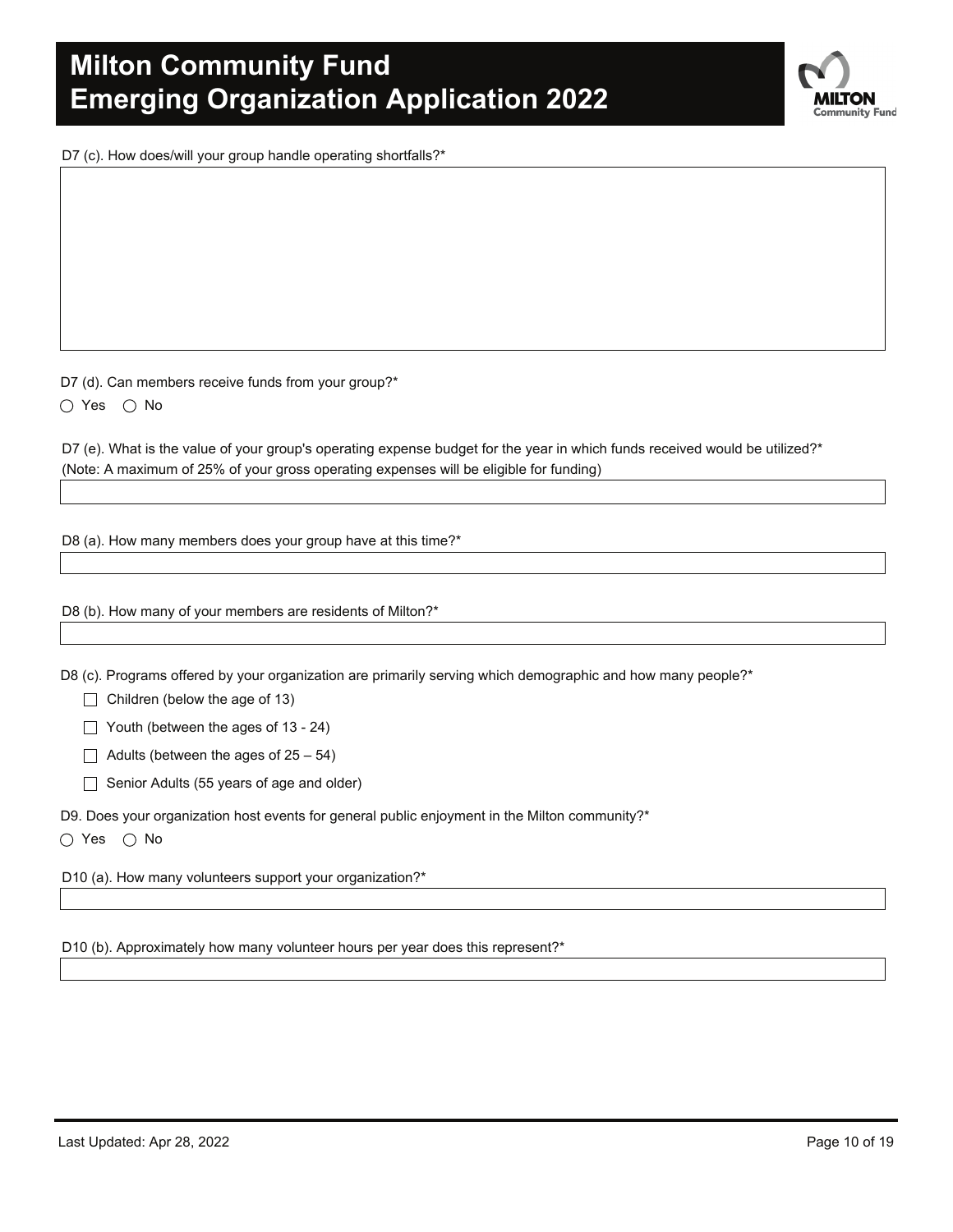**.TON** Community Fund

D10 (c). Does this number of volunteers fulfill your organization's needs?\*

 $\bigcirc$  Yes  $\bigcirc$  No

D11. How does/will the Milton community benefit from your group's presence in our community?\*

| D12. How does your organization promote itself to the community?* |                                                    |
|-------------------------------------------------------------------|----------------------------------------------------|
| Newspaper advertising                                             | Social media                                       |
| Website                                                           | Word of mouth<br>- 1                               |
| Halton Information Providers Database (www.hipinfo.info)          | Direct mailing to Milton residents<br>$\mathbf{I}$ |
| Posters on community information boards                           | Other                                              |
|                                                                   |                                                    |

D13. What are your fundraising activities and/or sponsorship plans for the upcoming year?

| Add/ |  | <b>Remove Activity, Event or Sponsor</b> | <b>Dollar Value</b><br>(Including tax as applicable) |
|------|--|------------------------------------------|------------------------------------------------------|
|      |  |                                          |                                                      |

#### **Note: If you are attaching a constitution and/or by-laws, questions D14 through D19 are not applicable.**

 $\Box$  We are attaching a constitution and/or by-laws

D14. What is the make-up of your decision-making group?

(Examples: Executive comprised of the following positions…; Board including the following positions…)\*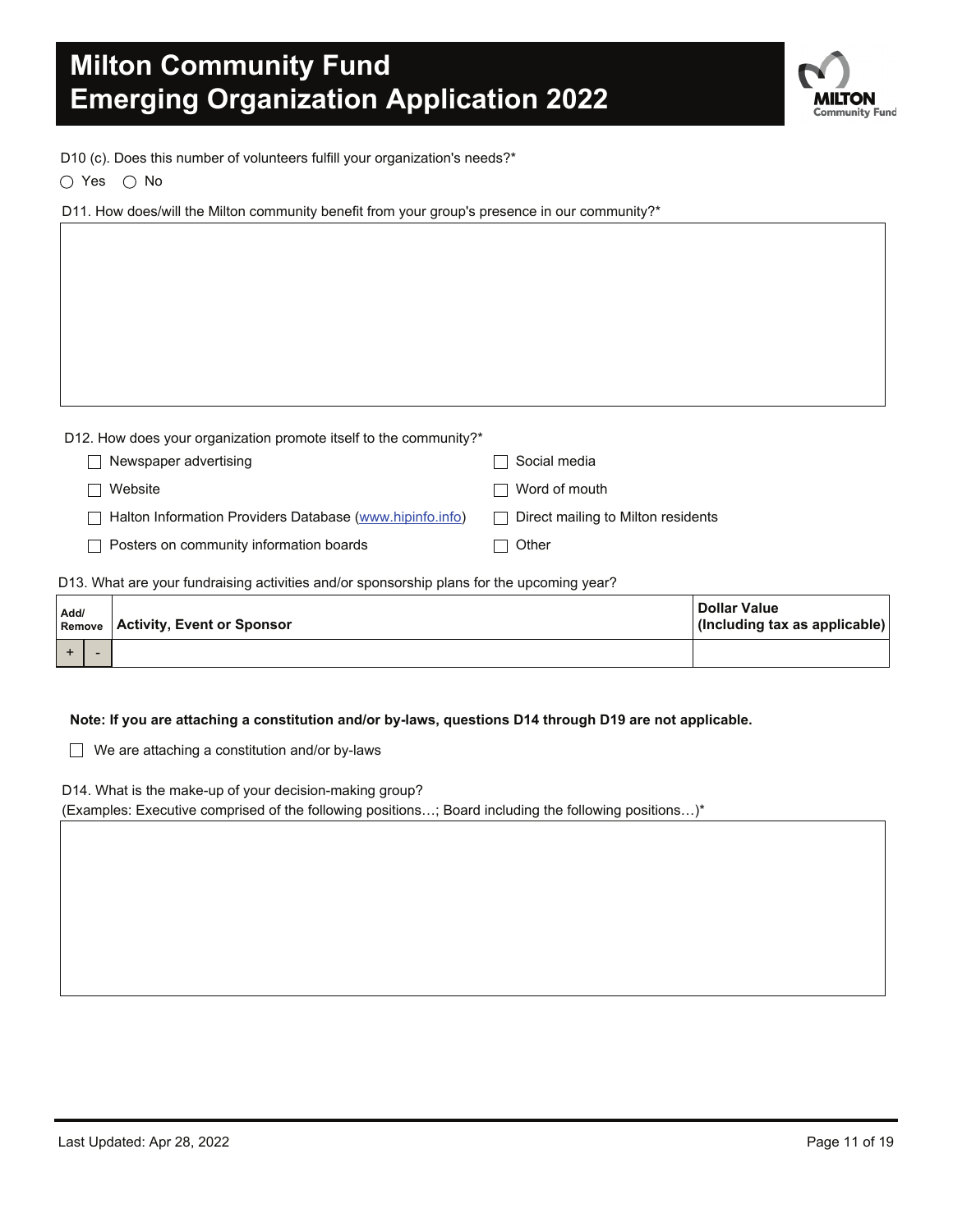**NLTON Community Fund** 

D15. How do you select the individuals for the decision-making group?\*

D16. How long is the term for being a part of the decision-making group?\*

D17. What is/will be your process for selecting new members to serve in these positions in the future?\*

D18 (a). How are decisions made regarding how you operate? (Examples: Do all members have a vote? Do members elect a group of members to work as an "Executive" or "Board of Directors" to serve the membership?)\*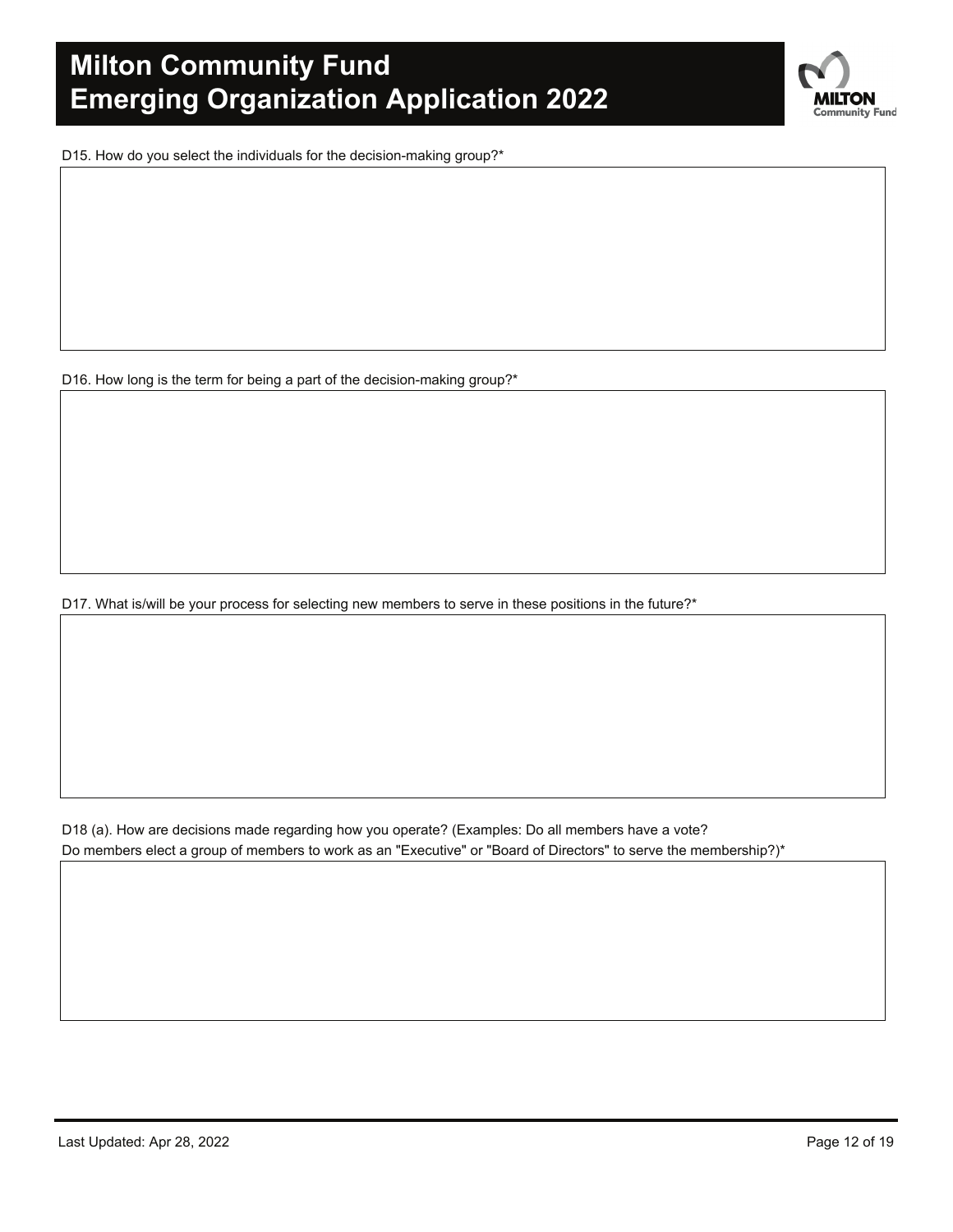

D18 (b). How many members need to be present for decisions to be accepted?\*

D19. What measures have you/will you put in place to:

(a) Communicate with the membership?\*

(b) Hold decision-makers accountable to the general membership?\*

(c) Make changes to your operating "rules?"\*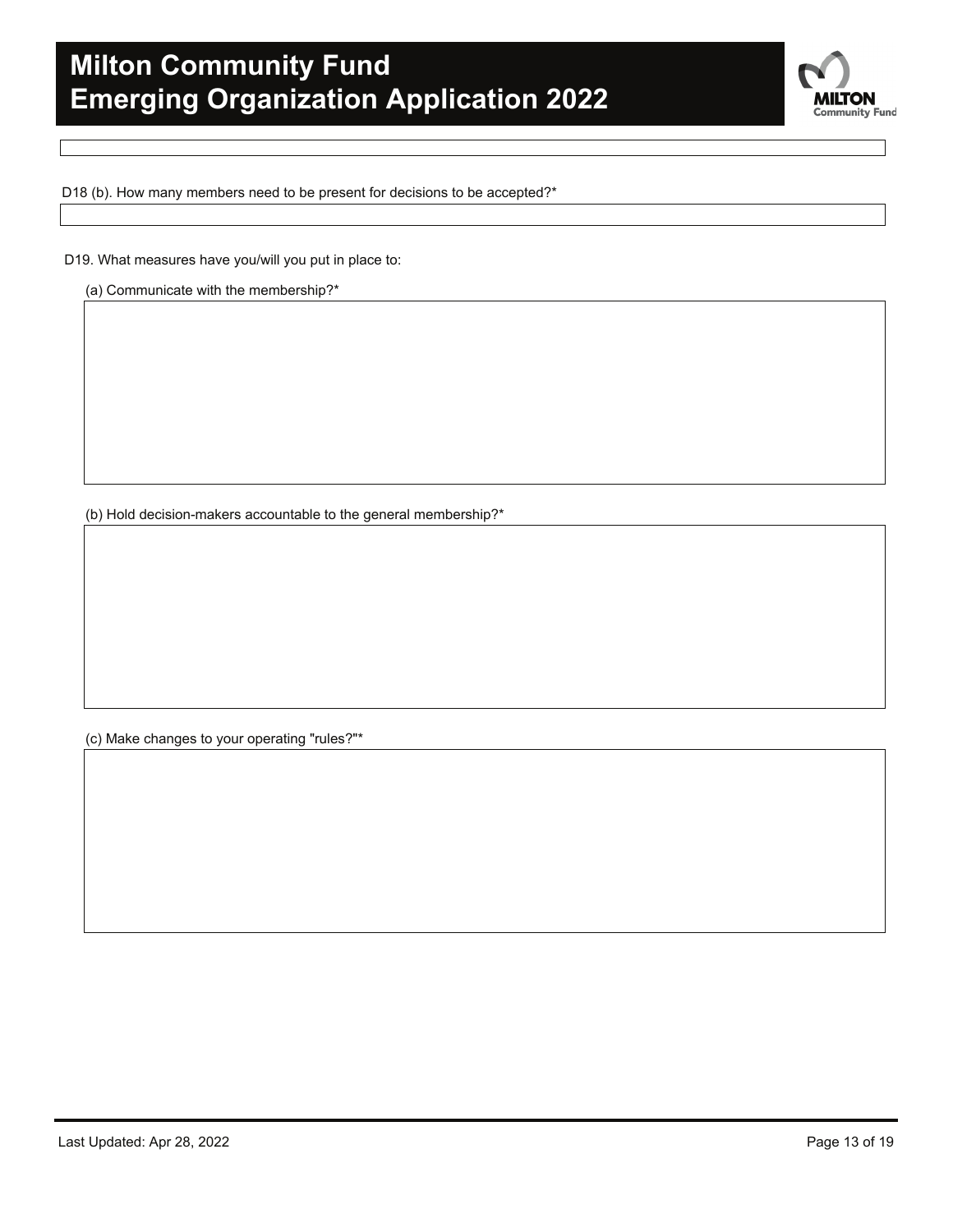

### **Part E – Funding Proposal for Training**

**If you are** *not* **applying for training funding, Part E is not applicable. Please check the following checkbox if this is the case.**

We are *not* applying for training funding. Part E is not applicable to our application.

#### **Please indicate the request priorities of Parts C, E, and F\***

| Part C: $\bigcap$ First Priority  | $\bigcap$ Second Priority  | $\bigcap$ Third Priority  |
|-----------------------------------|----------------------------|---------------------------|
| Part E: $\bigcap$ First Priority  | $\bigcap$ Second Priority  | $\bigcirc$ Third Priority |
| Part F: $\bigcirc$ First Priority | $\bigcirc$ Second Priority | $\bigcirc$ Third Priority |

#### **Please note the following:**

- If your application is for *more than one* training activity, enter the details of each training activity separately.
- Attach a conference/training brochure noting the activities you plan to attend and the associated costs.
- A minimum of 75% of your membership/registrants must be comprised of Milton residents/ratepayers in order to qualify for trainings and certifications.
- Training clinics or certification programs for coaches and trainers must be considered a minimum certification requirement by the governing body (maximum \$200 per person).
- Training clinics or certification programs for officials (umpires, referees, etc.) must be considered an entry level certification requirement (maximum \$200 per person).
- Maximum allowance for conference attendance is \$1,000/person.

| Add/Remove<br>Move Up/Down |  |  | l Prioritv | Name of the course or certification you are seeking funding for* |
|----------------------------|--|--|------------|------------------------------------------------------------------|
|                            |  |  |            |                                                                  |

### **Details for: (no title)**

E1. What is the name of the course or certification you are seeking funding for?\*

E2. Is this sports related training?\*

 $\bigcirc$  Yes  $\bigcirc$  No

E3. What will participants learn by participating in this program?\*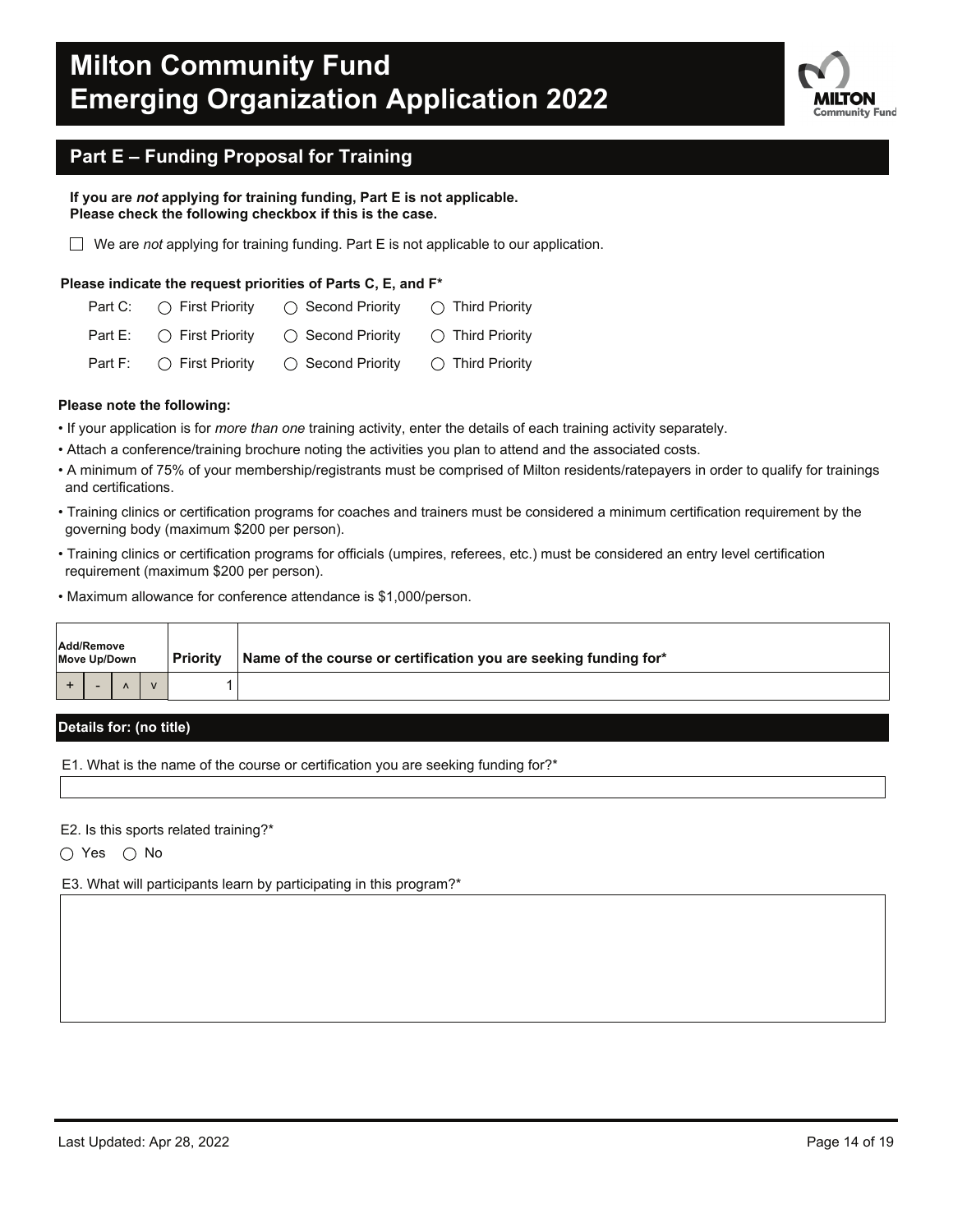

| E3 (a). Is this the minimum requirement for this Coaches or Trainers position in your sport?*    |                      |                                                   |  |  |  |  |  |  |  |
|--------------------------------------------------------------------------------------------------|----------------------|---------------------------------------------------|--|--|--|--|--|--|--|
| $\bigcap$ Yes $\bigcap$ No<br>$\bigcirc$ Not applicable                                          |                      |                                                   |  |  |  |  |  |  |  |
| E3 (b). Is this the entry level certification for an Official in the related sport?*             |                      |                                                   |  |  |  |  |  |  |  |
| $\bigcirc$ Yes $\bigcirc$ No<br>$\bigcirc$ Not applicable                                        |                      |                                                   |  |  |  |  |  |  |  |
| E4 (a). Describe how this training will benefit your organization. (Check all that apply.)*      |                      |                                                   |  |  |  |  |  |  |  |
| Mandatory for all coaches                                                                        |                      | Increases retention of volunteers                 |  |  |  |  |  |  |  |
| Mandatory for all officials                                                                      |                      | Improves safety                                   |  |  |  |  |  |  |  |
| <b>Trains the Trainer</b>                                                                        |                      | Tailored to meet the needs of the organization    |  |  |  |  |  |  |  |
| Linked to existing training (NCCP, Speak Out, High Five, etc.)                                   |                      | Increases knowledge/education                     |  |  |  |  |  |  |  |
| Mandatory for all staff                                                                          |                      | Expands contacts with other similar organizations |  |  |  |  |  |  |  |
| Mandatory for all volunteers                                                                     |                      | Other                                             |  |  |  |  |  |  |  |
| E4 (b). How long do you anticipate the trainee(s) will contribute service to your organization?* |                      |                                                   |  |  |  |  |  |  |  |
| Less than one year<br>( )                                                                        | One to two years     |                                                   |  |  |  |  |  |  |  |
| Two to three years<br>()                                                                         | Three to four years  |                                                   |  |  |  |  |  |  |  |
| Four to five years<br>( )                                                                        | More than five years |                                                   |  |  |  |  |  |  |  |

E5 (a). Please indicate who will be taking this training and their appropriate category or categories; provide additional information to clearly define who will be trained.

| Category                                    | Training to be Taken by* | Volunteer<br><b>Position</b> | Paid<br><b>Position</b> |
|---------------------------------------------|--------------------------|------------------------------|-------------------------|
| <b>Front Line</b><br>(coach, leader, etc.)  |                          | $\mathcal{L}_{\mathcal{A}}$  |                         |
| Secondary<br>(Board members)                |                          |                              |                         |
| <b>Officials</b><br>(referee, umpire, etc.) |                          |                              |                         |
| <b>Trainers</b><br>(sport, vocal, etc.)     |                          | π                            |                         |
| Other (specify below)                       |                          |                              |                         |

 $+$  -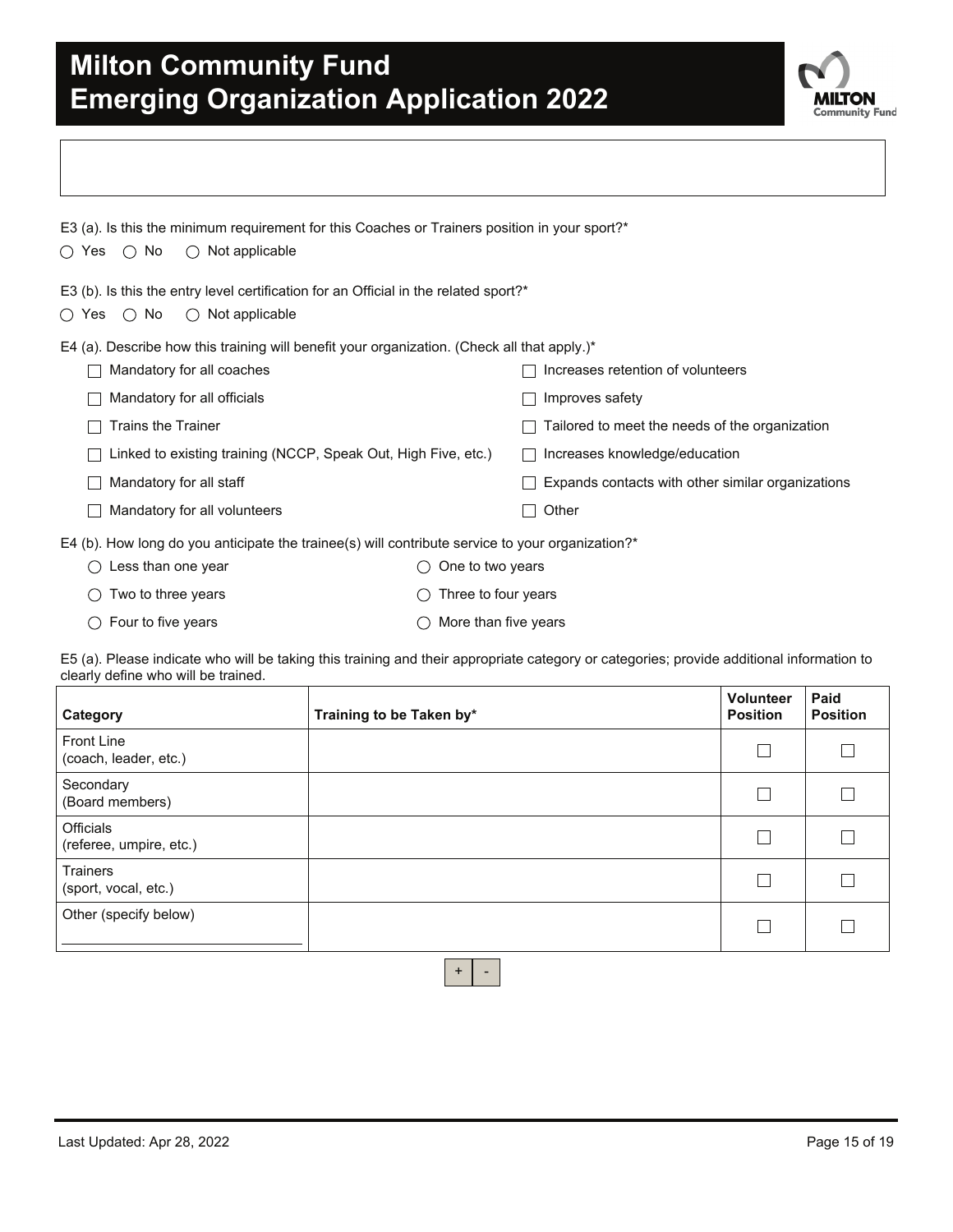

E5 (b). If the individuals are being paid, please indicate their age category\*

 $\circlearrowright$  Under 18 years of age  $\circlearrowright$  18 years of age and older  $\circlearrowright$  The individuals are not being paid

E6 (a). Is this a repeat or re-certification training?\*

 $\bigcirc$  Yes  $\bigcirc$  No

E6 (b). Is there more than one level to this training program?\*

 $\bullet$  Yes  $\circ$  No

E7. Where will the training be held?\*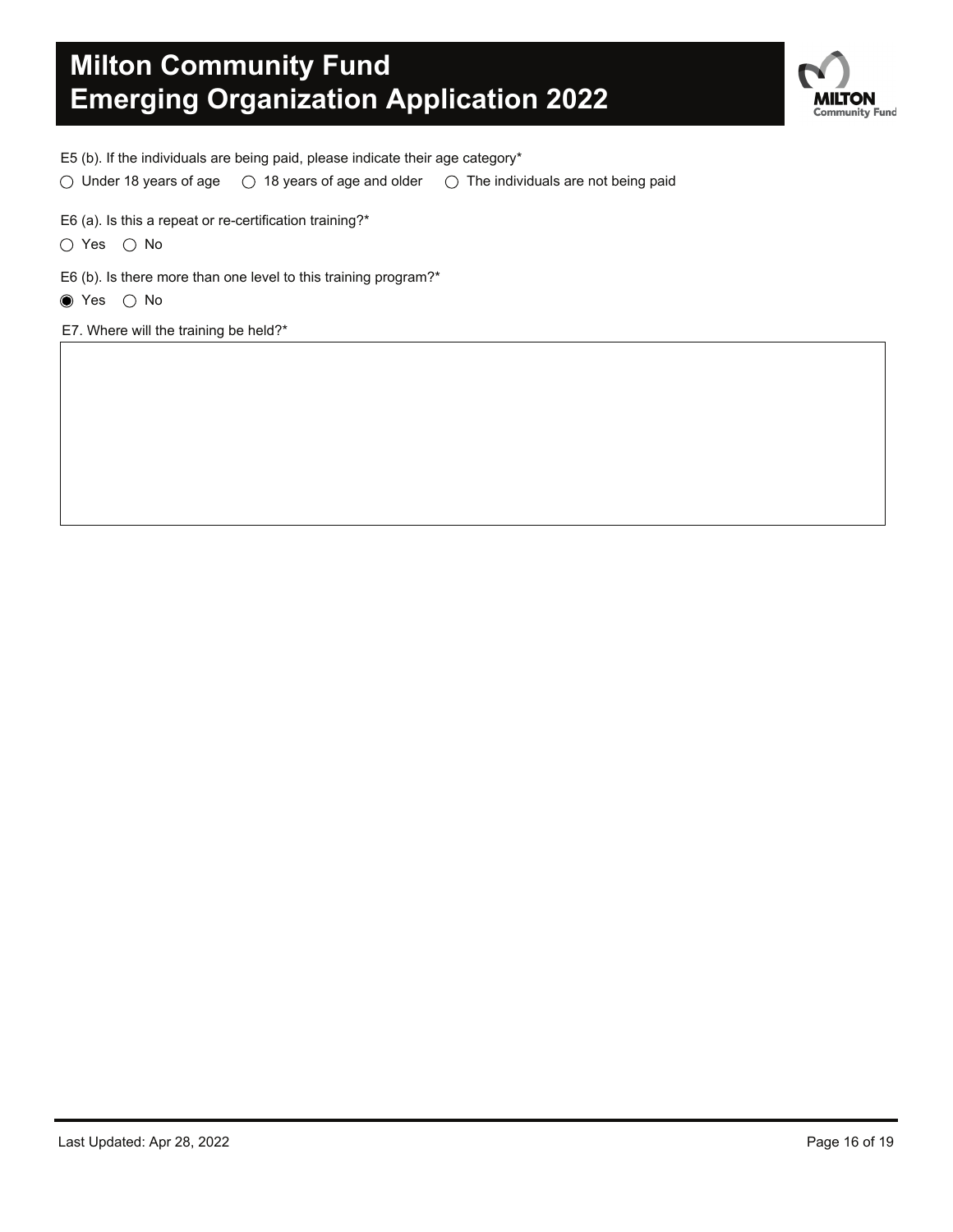

### E8. Training Budget

Please note: If requesting travel costs, a maximum mileage rate of \$0.17/km applies.

| <b>Description of Expenses</b>                                                        | Anticipated<br><b>Expense</b><br>Amount | <b>Milton</b><br>Community<br><b>Fund Request</b> | Partial<br>funding an<br>option<br>(indicate if<br>applicable) |
|---------------------------------------------------------------------------------------|-----------------------------------------|---------------------------------------------------|----------------------------------------------------------------|
| Attendees (number of people being trained, cost per person, flat rate, etc.) details: |                                         |                                                   |                                                                |
| Facility rental expenses details:                                                     |                                         |                                                   |                                                                |
| Training materials/resources details:                                                 |                                         |                                                   |                                                                |
| Other training expenses details:                                                      |                                         |                                                   |                                                                |
| Travel costs associated with training (transportation, mileage/flat rate) details:    |                                         |                                                   |                                                                |
| Accommodation (number of rooms, number of nights, flat rate, etc.) details:           |                                         |                                                   |                                                                |
| Total:                                                                                |                                         |                                                   |                                                                |

### **Total Training Funding Request (includes all Training Requests)**

### **Part F – Funding Proposal for Events**

**If you are** *not* **applying for events funding, Part F is not applicable. Please check the following checkbox if this is the case.**

We are *not* applying for events funding. Part F is not applicable to our application.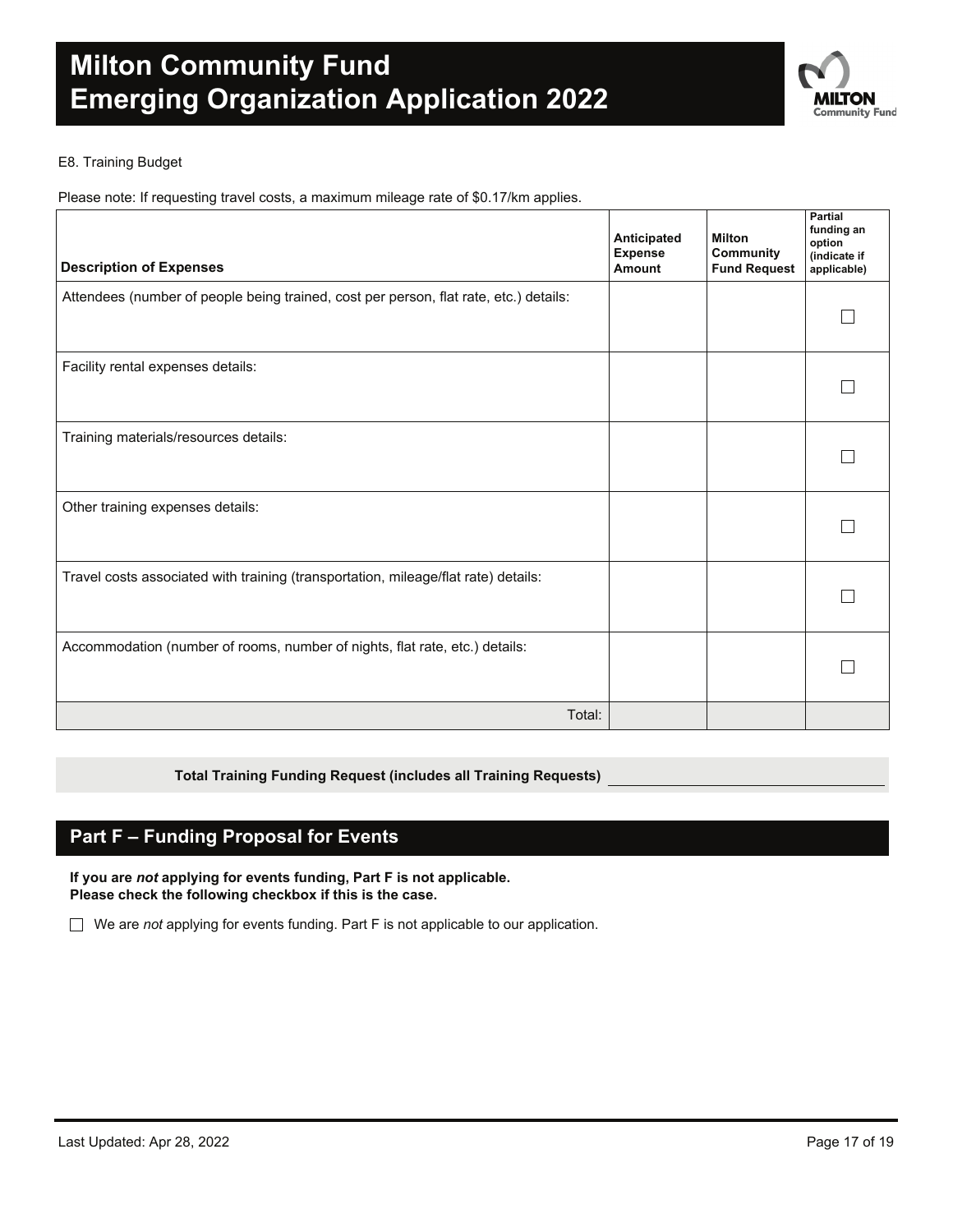

### **Please indicate the request priorities of Parts C, E, and F\***

| Part C: $\bigcap$ First Priority  | $\bigcap$ Second Priority                                    | $\bigcap$ Third Priority  |
|-----------------------------------|--------------------------------------------------------------|---------------------------|
|                                   | Part E: $\bigcirc$ First Priority $\bigcirc$ Second Priority | $\bigcirc$ Third Priority |
| Part F: $\bigcirc$ First Priority | ◯ Second Prioritv                                            | $\bigcirc$ Third Priority |

| Add/Remove<br>Move Up/Down |  |  | l Prioritv | Name of the event you are seeking funding for (or "Event 1", "Event 2", etc.)* |  |
|----------------------------|--|--|------------|--------------------------------------------------------------------------------|--|
|                            |  |  |            |                                                                                |  |

### **Details for: (no title)**

F1. What is the name of the event you are seeking funding for (or "Event 1", "Event 2", etc.)\*

F2. What is the location and address of the event?\*

#### F3. What is the date and time for each day (if applicable) of your event?

| Add/ | Remove Date (mm/dd/yy)* | Time* |  |  |  |
|------|-------------------------|-------|--|--|--|
|      |                         |       |  |  |  |

#### F4. What is the estimated attendance for the event?\*

F5. Is this a first time event?\*

 $\bigcirc$  Yes  $\bigcirc$  No

F6. Is there an entrance fee or any fees for participation?\*

 $\bigcirc$  Yes  $\bigcirc$  No

F7. Is this a private event or open to the public?\*

 $\bigcap$  Private

 $\bigcirc$  Open to the Public

F8 (a). Does the event include a religious component?\*

 $\bigcirc$  Yes  $\bigcirc$  No